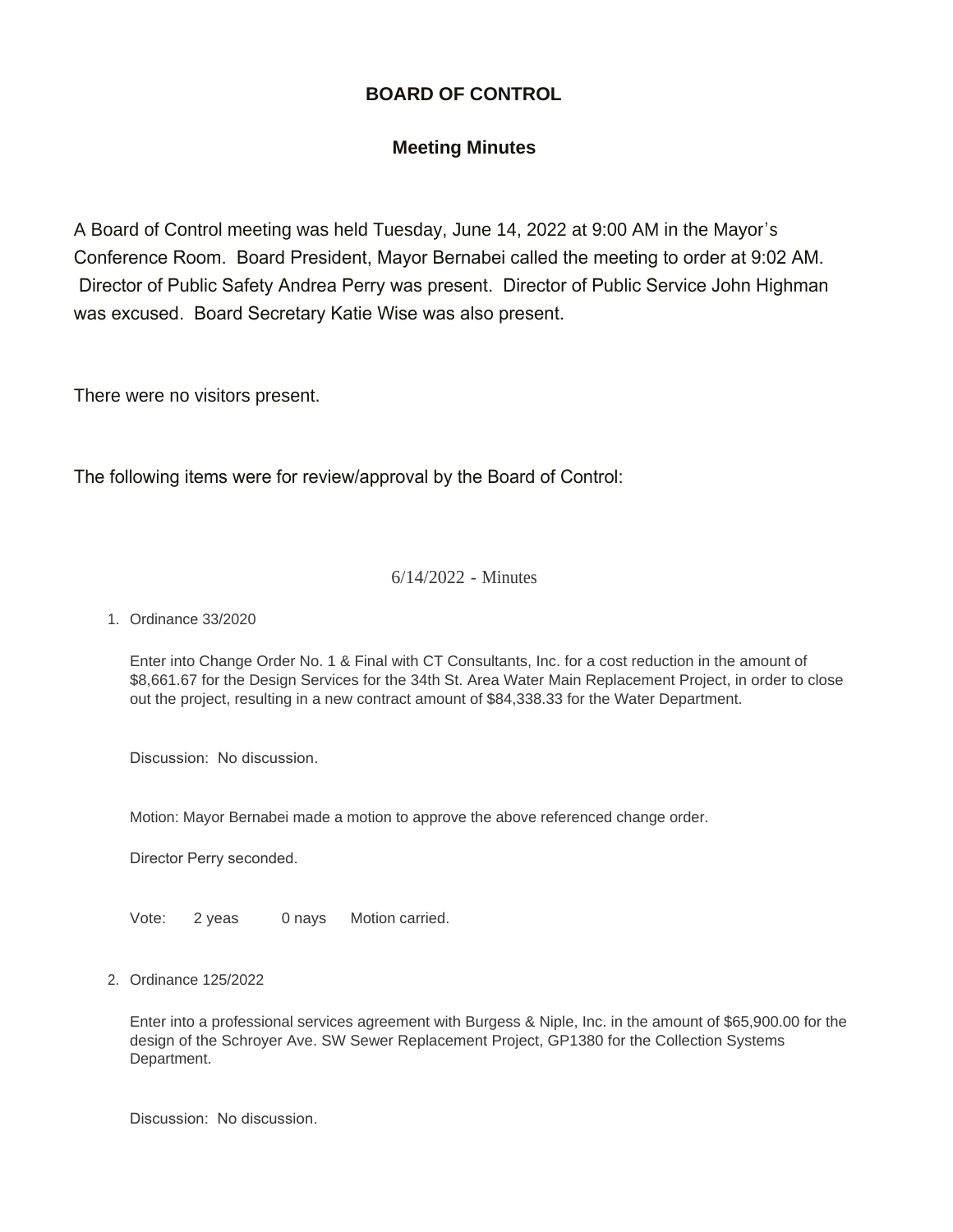Motion: Mayor Bernabei made a motion to approve the above referenced agreement.

Director Perry seconded.

Vote: 2 yeas 0 nays Motion carried.

Ordinance 127/2022 3.

Enter into Change Order No. 2 with Environmental Design Group, LLC in the amount of \$77,856.37 for the Allen Ave. Phase II Sanitary Sewer Replacement Project, GP1332 due to adjusting trench details and design revision for alternate pipe material, resulting in a new contract amount of \$297,838.88 for the Collection Systems Department.

Discussion: No discussion.

Motion: Mayor Bernabei made a motion to approve the above referenced change order.

Director Perry seconded.

Vote: 2 yeas 0 nays Motion carried.

Ordinances 47/2020 & 157/2020 4.

Enter into a contract amendment with Lehman Housing Partners, LP who received \$500,000.00 in HOME funds to develop 62 elderly rental housing units at Oxford Place Apartments. The amendment will extend the contract expenditure deadline date from July 31, 2022 to October 31, 2022.

Discussion: Mayor Bernabei asked if the deadline extension was the only item addressed in this amendment. Katie Wise confirmed that was correct.

Motion: Mayor Bernabei made a motion to approve the above referenced amendment.

Director Perry seconded.

Vote: 2 yeas 0 nays Motion carried.

Ordinance 85/2021 5.

Enter into a contract amendment with Stark County Community Action Agency who received \$151,288.00 in CARES Act funding for youth enrichment and academic programming. The amendment will extend the contract expenditure deadline date from July 31, 2022 to August 31, 2022 and it will also revise the budget distribution.

Discussion: Mayor Bernabei asked if the total contract amount was staying the same and that the budget